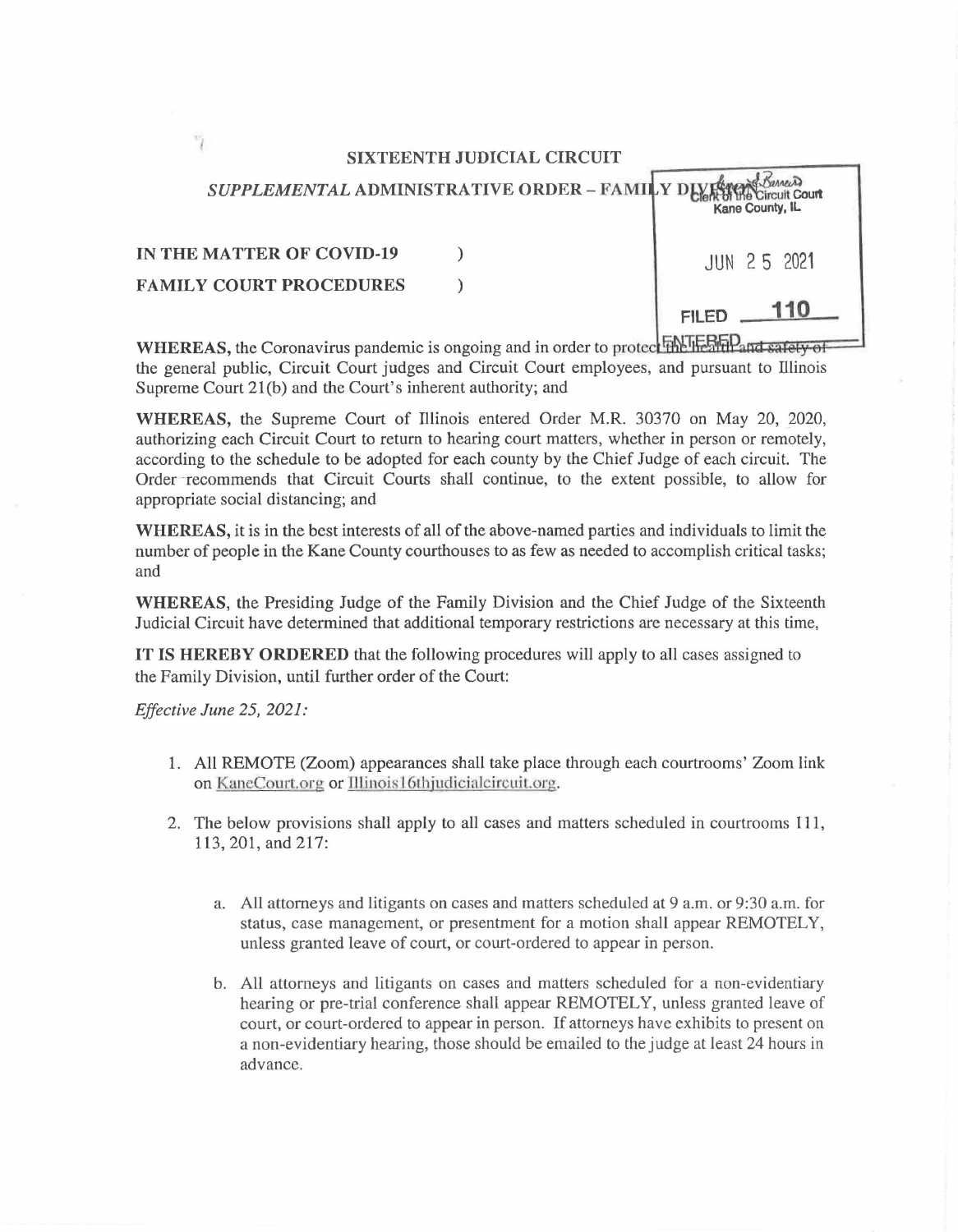- c. All attorneys and litigants on cases scheduled for evidentiary hearings and trials in the afternoons should appear IN PERSON, unless granted leave of court to appear remotely.
- d. Attorneys and litigants may submit agreed orders and prove-ups, with all of the required documents including prove-up affidavits and certificates of dissolution, to the Kane County Circuit Court Clerk through the e-file system, using the designation "proposed order". They will then be forwarded to the assigned judge for review. All other provisions of the temporary order regarding prove-ups remain in effect.
- e. If self-represented litigants are instructed to email documents or exhibits to the court, they may send them to family division  $@16$ thcircuit.illinoiscourts.gov, with notice to all opposing parties.
- 3. The below provisions apply to all cases and matters scheduled in courtroom 101:
	- a. Unless a matter has been set for hearing BY THE COURT or the Court has previously ordered a party to appear in person, all attorneys and litigants on child support and parentage cases scheduled in the morning or afternoons, with the exception of return dates for Emergency or Plenary Orders of Protection/Stalking No Contact Orders, should appear REMOTELY. Attorneys and litigants attending hearings that have been set BY THE COURT may appear in person without the necessity of a court order.
	- b. Normal procedures remain in effect for parties seeking to file an Emergency Petition for Order of Protection/Stalking No Contact Orders. Litigants should report to Room 149 to process their Emergency Petitions.
	- c. Attorneys and litigants on return dates for Emergency or Plenary Orders of Protection/Stalking No Contact Orders may appear IN PERSON without leave of court.
	- d. Parties who have scheduled DNA testing should appear IN PERSON at the Kane County Judicial Center on their scheduled court date.

## *Effective September* 7, *2021:*

1. For all cases and matters scheduled in courtrooms 111, 113,201, and 217, the Kane County Circuit Court Clerk's Office ("Clerk") is directed to schedule status, emergency motions, and other motions filed by attorneys on Tuesday, Wednesday, and Thursday mornings only, except by order of court. The Clerk may set all initial case management and emergency motions only on Friday mornings. The Clerk shall not allow any matters to be scheduled on Mondays, except by order of court.